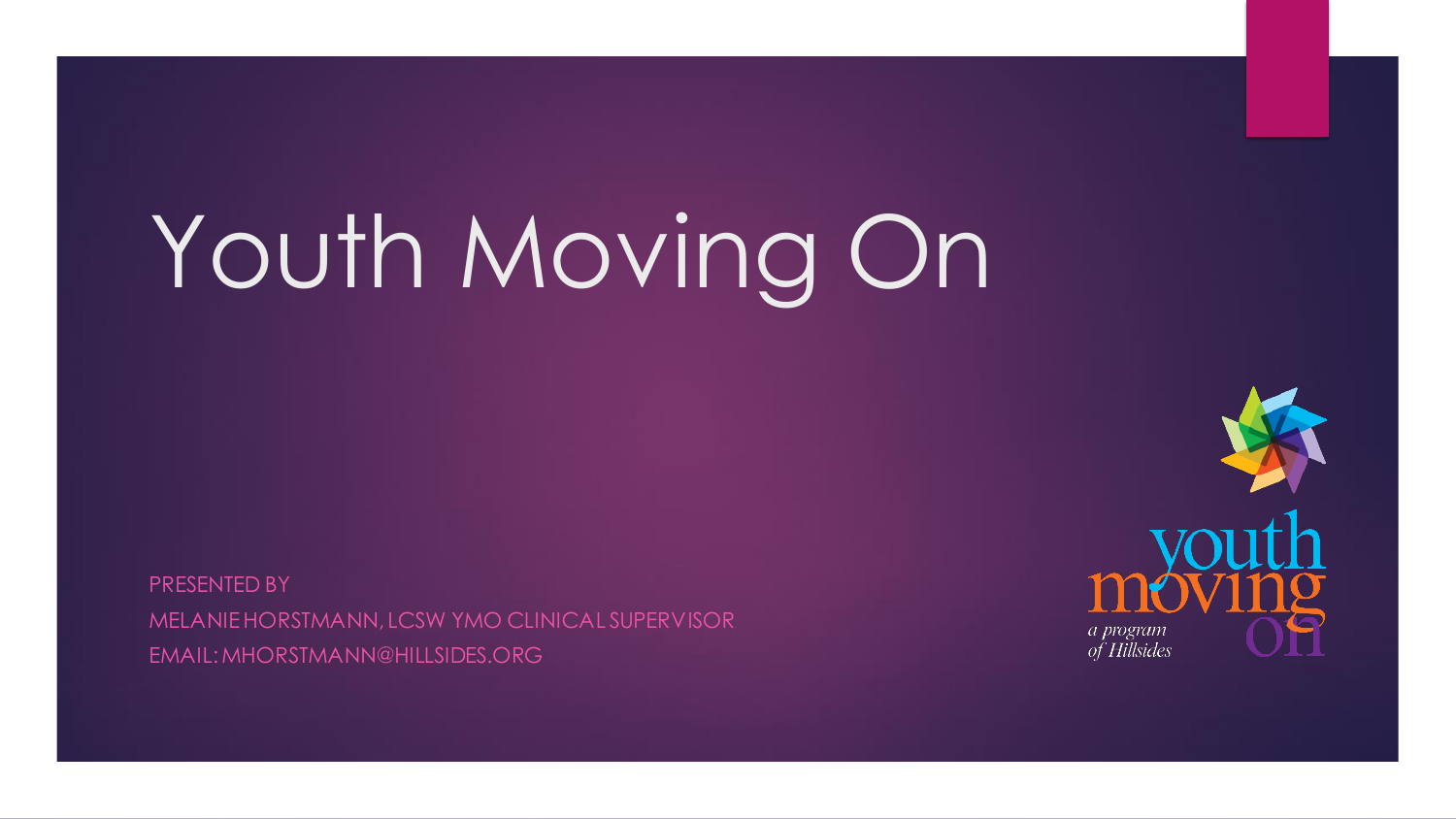# Who We Are

- Youth Moving On (YMO) provides transition-age youth ages 16 25 with a continuum of support services to empower them to find lasting independence and a lifetime of personal fulfillment.
- **Peer Resource Center (PRC) and Transitional Housing.**
- Many youth accessing services are former foster youth who may be homeless, at risk of homelessness, or lack support and resources.
- Gaining access to services can be difficult, however we strive to minimize these barriers for youth and provide a "one-stop-shop" for centralized services and support.

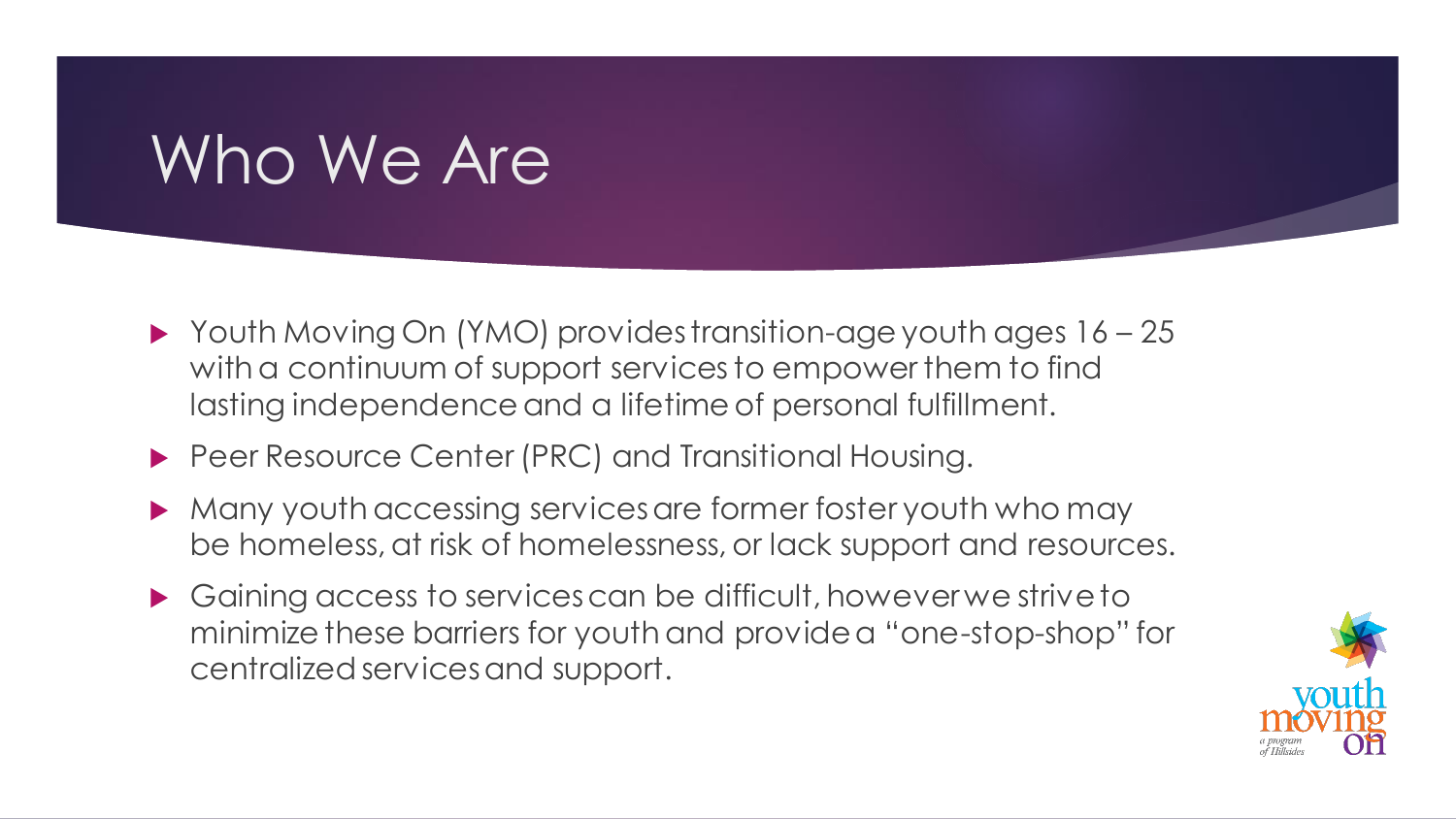### YMO Background and Rationale

▶ Over 5,000 youth transition out of foster care each year in California with the intention of becoming fully independent. Youth are burdened with the expectation of maintaining housing and a livable wage. Without the essential safety nets of support, youth struggle and become ensnared by chronic homelessness and periods of incarceration; others are able to secure a job and an apartment, but labor intensely to live above the poverty line.

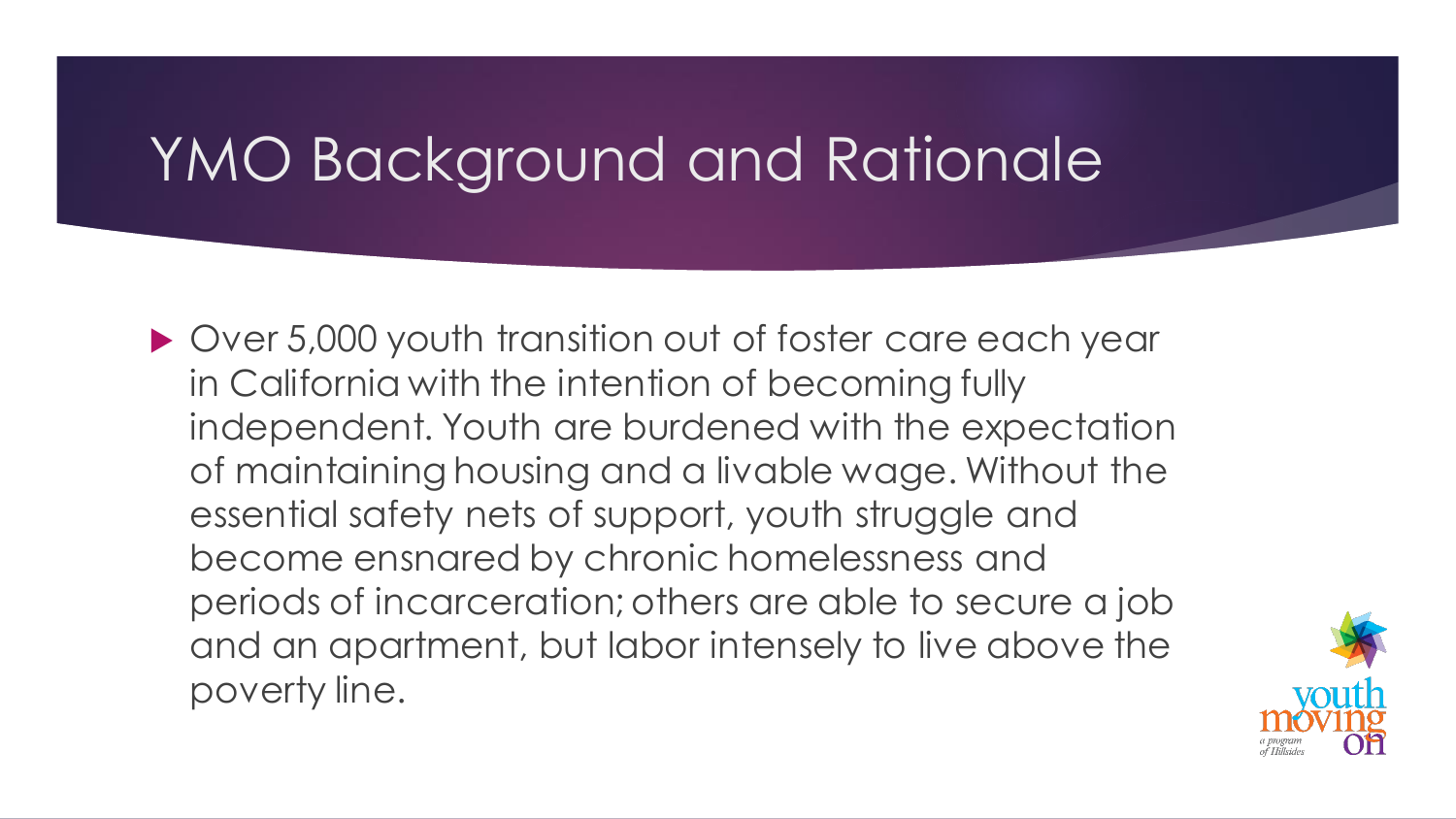# History of YMO

In 2005, with the support from the Everychild Foundation, Hillsides created the innovative Youth Moving On transitional housing program (YMO). Each year our services have expanded to respond to the growing needs of the youth. Our health and wellness, workforce development, life skills and financial literacy programs are grounded in the belief each youth has the right to self-determination and the ability to achieve their goals. Through our Peer Resource Center (PRC), transitional housing, and affordable, permanent, supportive housing programs--youth are strengthened through internships, subsidized education/scholarships, and linkage to other support service providers.

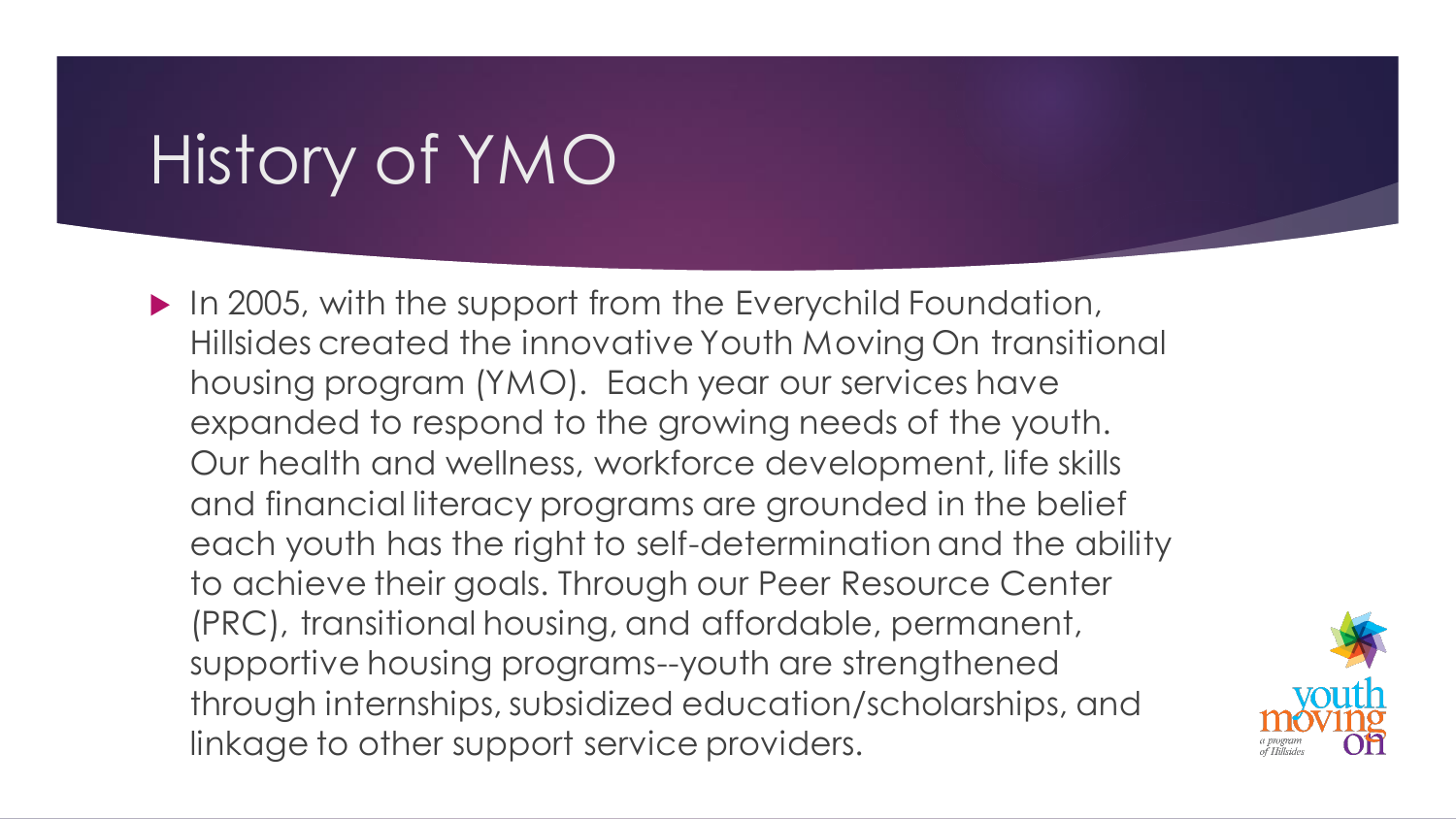# Peer Resource Center "One-Stop Shop"

- **Individualized Case Management**
- ▶ Mental Health Services
- ▶ Substance Abuse Services
- Workshops: Cooking, Art, Mindfulness, Legal Aid
- ▶ Career and Educational Planning: The WOW Book
- **Linkage to Resources (Next Step Tools)**
- ▶ Computer Lab, Printing and Internet Access

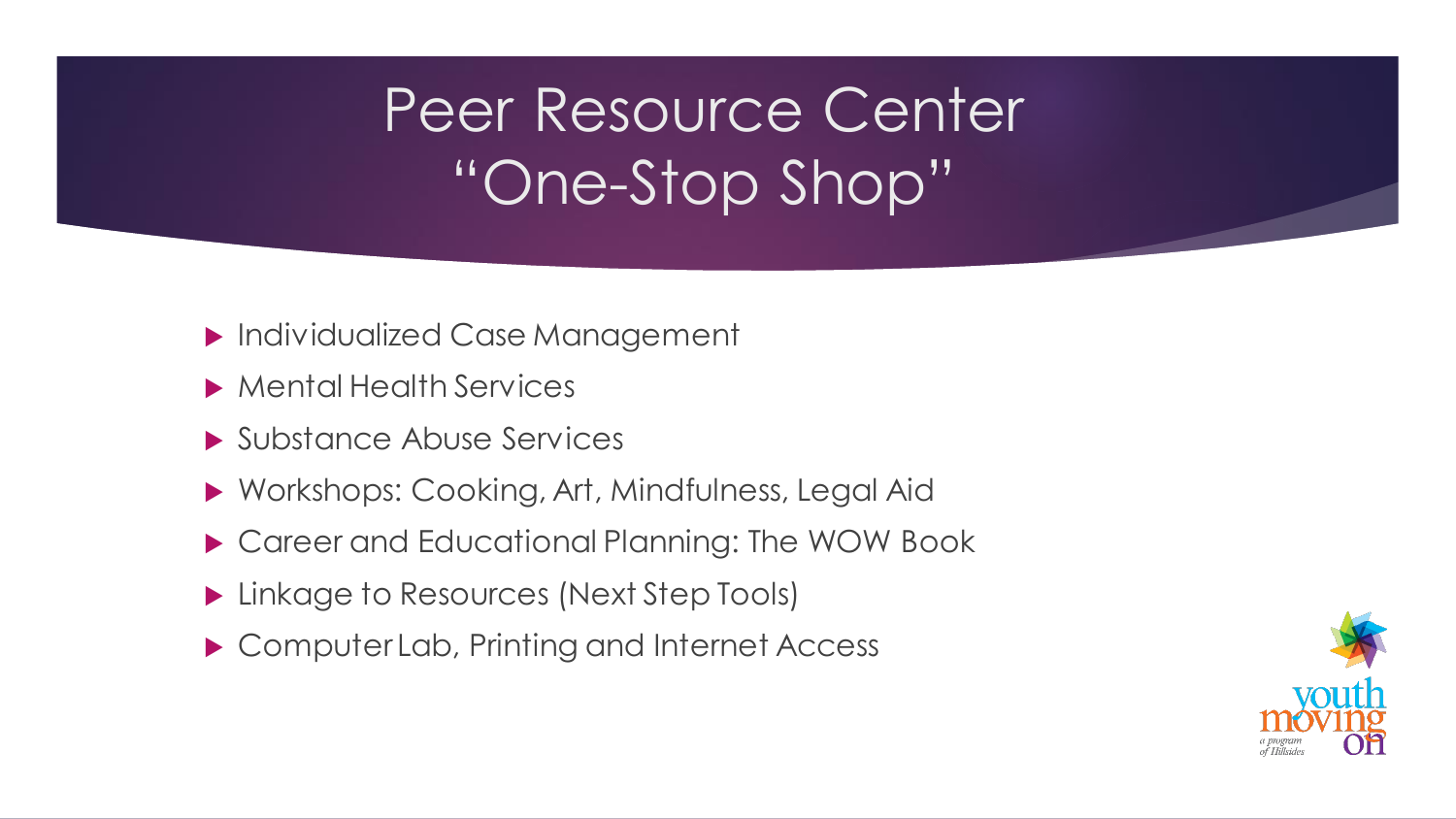# Peer Resource Center "One-Stop Shop"

- ▶ Food Lunch
- **Shower Services**
- **Laundry Services**
- Hygiene Products
- School Supplies
- ▶ Clothing Assistance
- **Phone Charging Station**

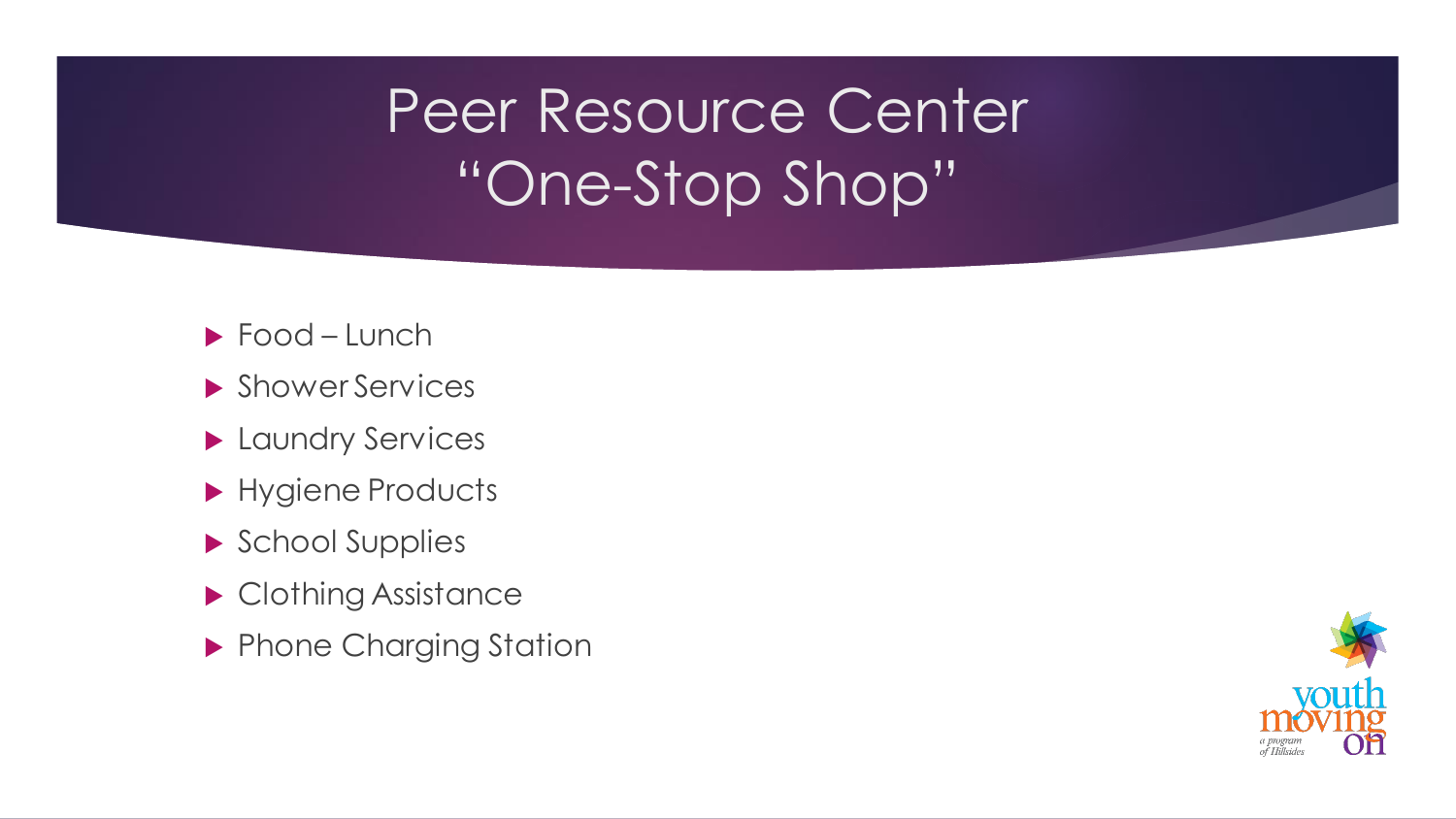### YOUTH MOVING ON **PEER RESOURCE CENTER** is resuming limited operations

#### **WE WILL PROVIDE:**

- Computer access for employment or school use only
- Case management support
- Meals
- Hygiene products

#### **ALL SERVICES ARE FREE!**

- All persons must wear a face mask and practice social distancing while in the PRC.
- . Hanging out in front of the PRC will not be allowed.
- For youth 16-25 years old.

#### **STARTING JUNE 1, 2020**

**MONDAY - FRIDAY** 11 A.M. - 3 P.M.

- 5 slots per hour (No reservation necessary for meal or hygiene product pick-up)
- Youth must call the PRC to reserve a slot 626.765.6010





**YMO Peer Resource Center** 456 E Orange Blvd., Suite 140 Pasadena, CA 91104 T 626.765.6010

F 626.765.6957 youthmovingon.org

 $\bullet$   $\bullet$   $\circ$   $\circ$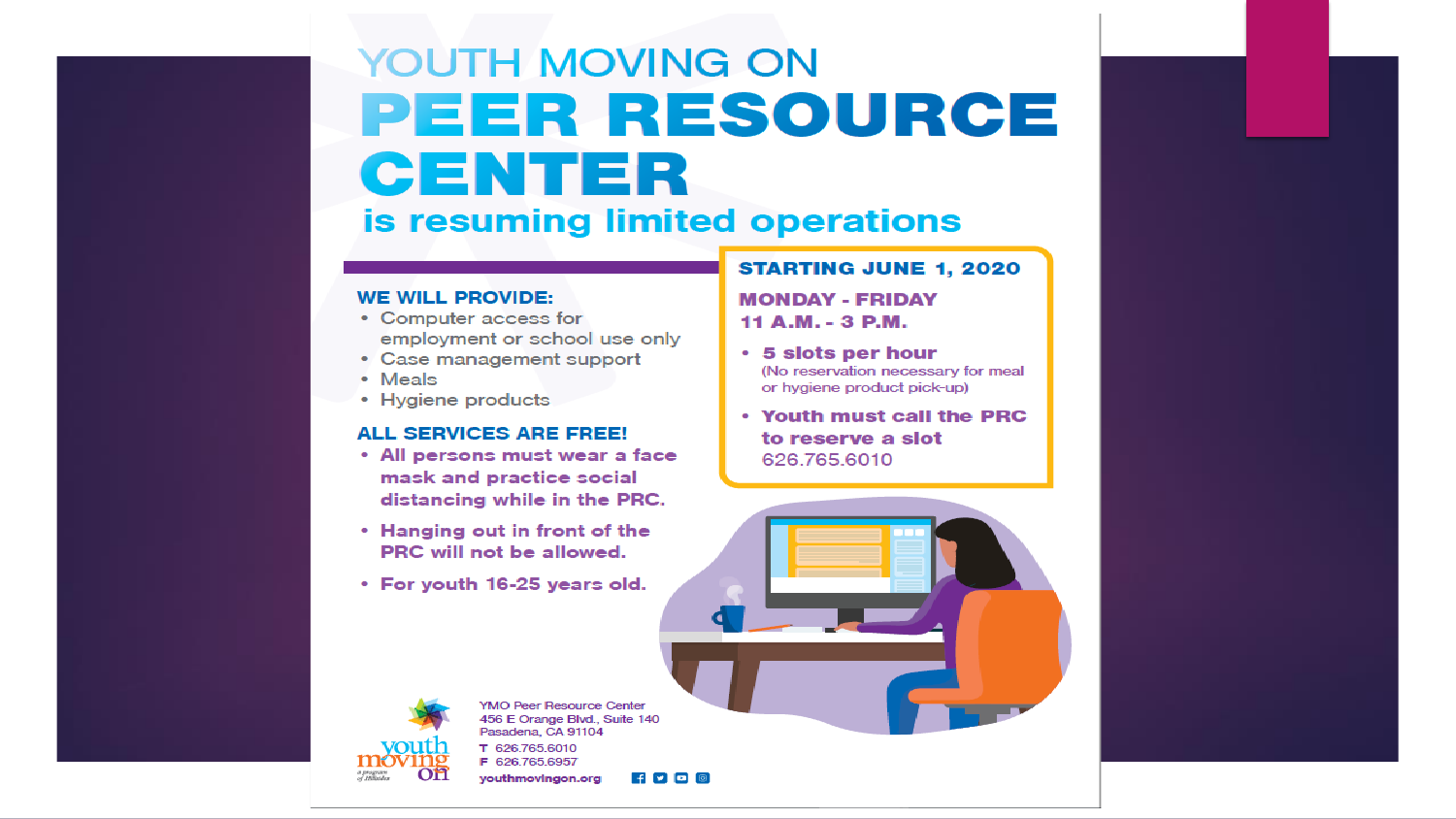### SAMHSA PEER Grant and PRC ACCESS **Center**

**Peer Engagement and Entry to Recovery (PEER)** is our street outreach program which provides socially and culturally relevant peer recovery support services to homeless transitional-aged youth (TAY), ages 16-25, with a substance use and/or co-occurring disorder in LA County.

- ▶ The project will provide peer support services to 250 unduplicated youth in year one, 300 in year two, and 350 in year three (900 over project period).
- PEER will deploy mobile teams of Peer Recovery Support Specialists (PRSS) that will be based out of Hillsides Peer Resource Center (PRC) in Pasadena, CA. The mobile teams will travel to homeless "hotspots" throughout LA County to engage with youth experiencing homelessness.

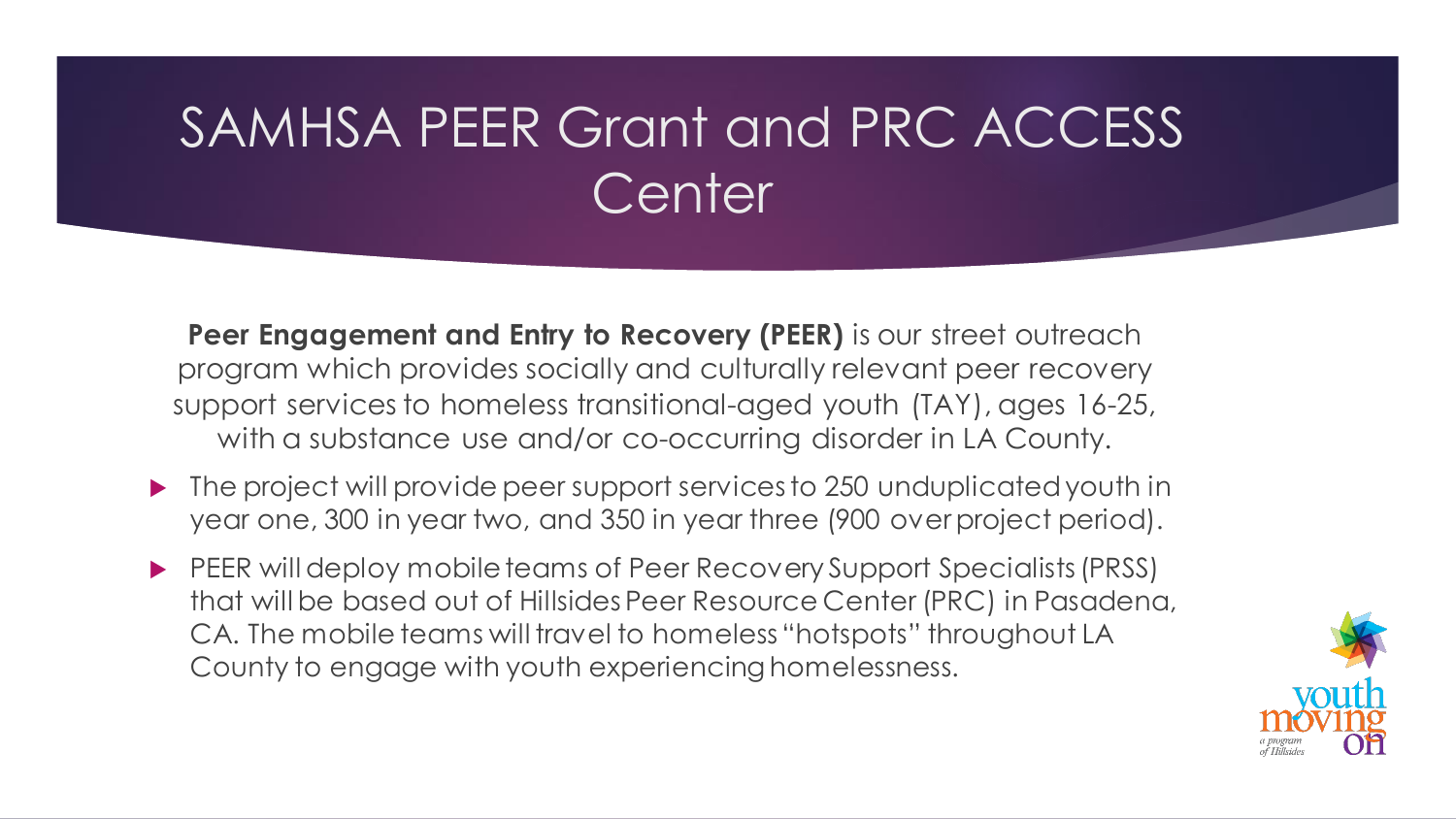### PEER Grant continued…

- Peer staff will carry survival kits and other vital materials as a way of engaging and assisting homeless youth with their basic needs.
- ▶ Once a youth demonstrates interest in recovery services, staff will assess them using the Screening, Brief Intervention and Referral to Treatment (SBIRT) method. If treatment is indicated, Seeking Safety will be implemented as one possible treatment modality.
- ▶ The PRC will serve as a hub for the mobile teams while also providing intensive drop-in support services, such as comprehensive mental health that is leveraged through other funding sources.
- Provides face to face contact with underserved populations during a time when most providers are offering telehealth only.

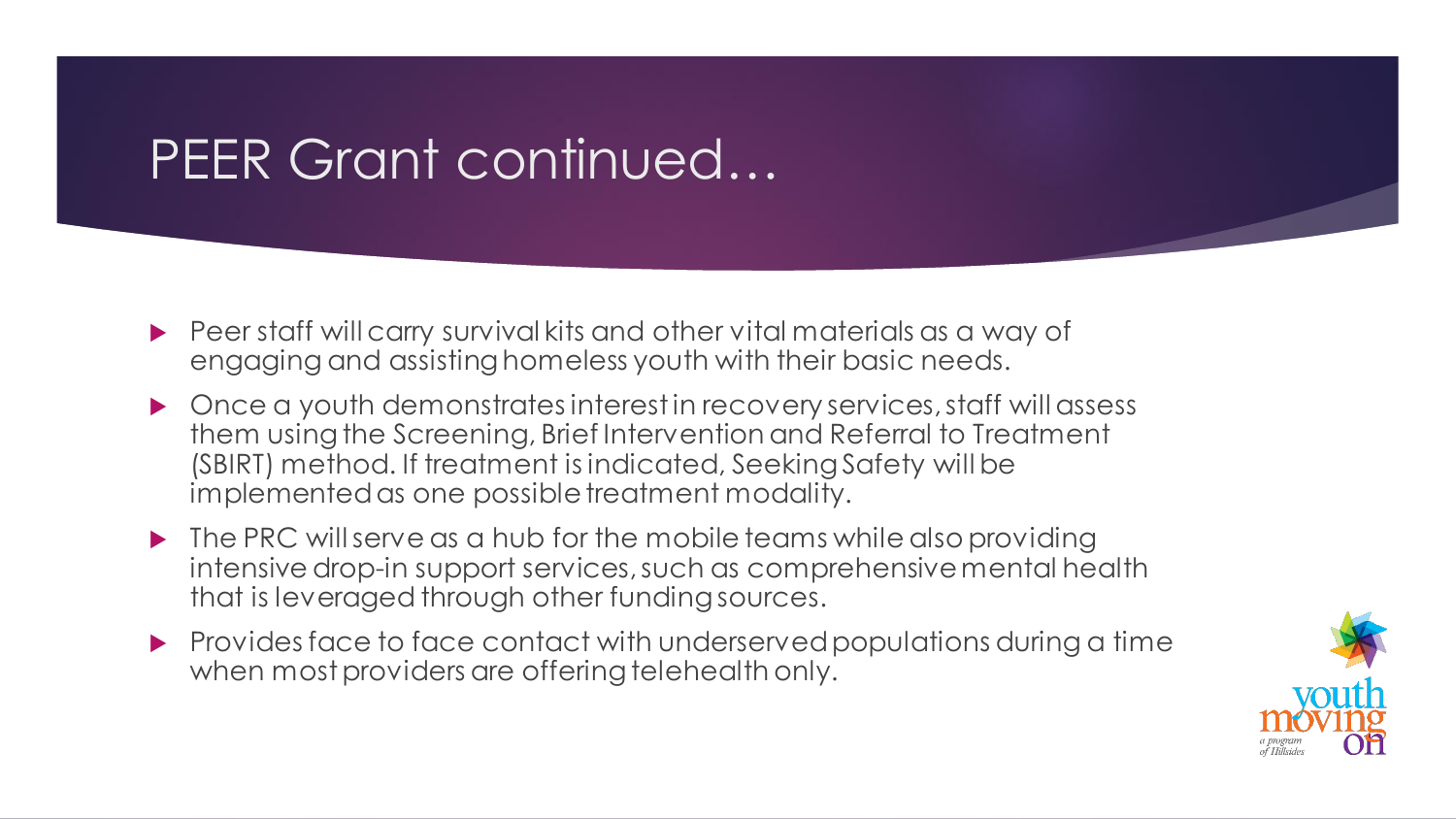### LAHSA ACCESS Center

- ▶ In fall of 2019, YMO PRC was awarded the LAHSA TAY ACCESS Center contract for SPA 3.
- Access Centers are drop-in locations where persons experiencing a housing crisis can gain initial access to or continue contact with LA County Coordinated Entry System.
- ▶ The Peer Resource Center is the SPA 3 hub for TAY youth experiencing homelessness or at risk of becoming homeless to complete the Next Step Tool and gain referrals to housing through the Coordinated Entry System for LA County.
- ACCESS Center funding also gives us the ability to offer diversion and other supportive services.

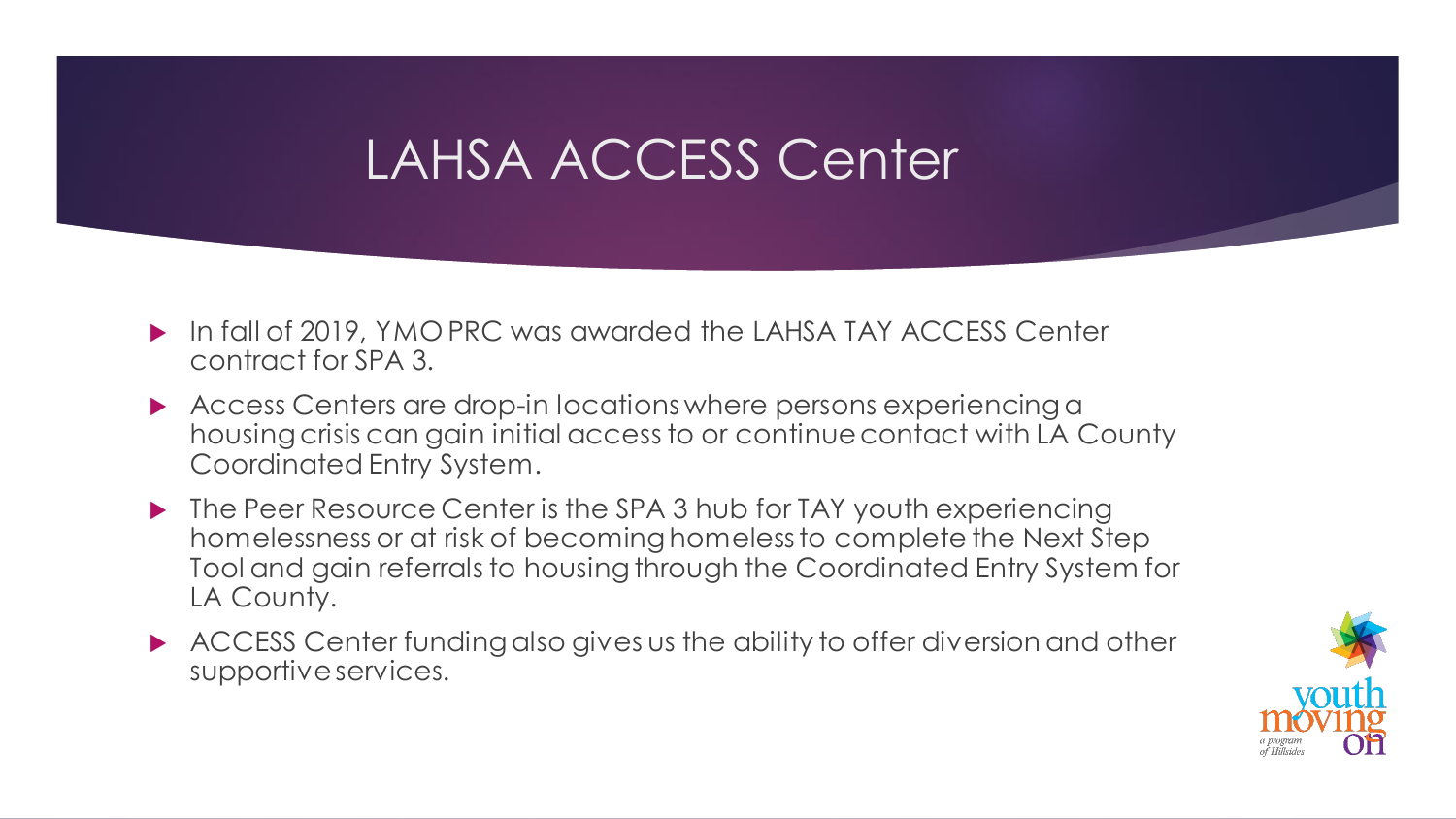### PRC Outcomes

- $\triangleright$  During the fiscal year 2018 19, we served 578 young adults and have provided 2,646 one-on-one services.
- ▶ We have enrolled 230 new young adults and have served 316 returning members.
- Facilitated 80 workshops/classes serving 388 young adults.
- During the last fiscal year, 20-21, we served 240 young adults and enrolled 151 new members.
- ▶ Approximately 60% of youth who access the drop-in center have a history of foster care or juvenile probation involvement.

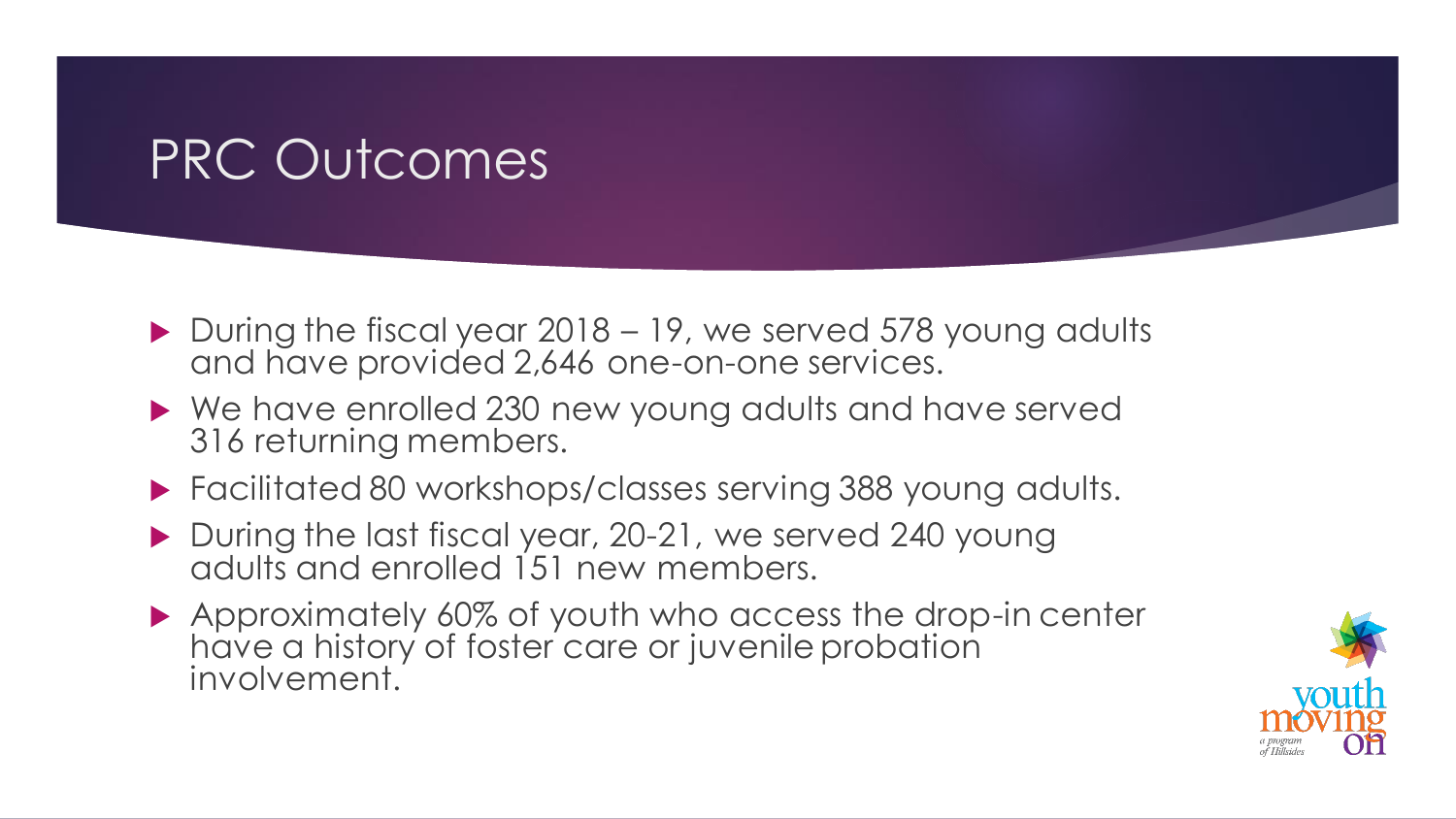# YMO Housing

- ▶ 18-Bed transitional housing program for youth transitioning out of the foster care or juvenile probation system.
- On-site supportive services offered to increase independent living skills including: trauma-informed psychotherapy, linkages to community resources (DPSS, FAFSA, etc), linkages to permanent housing, cooking classes and meal planning, interviewing skills, resume building, budgeting and money management, assistance in applying for school, jobs and public assistance.
- Monthly group meetings to assist in increasing ability to live independently with topics such as: "interacting with law enforcement, coping skills, how to purchase insurance plans, healthy meal planning, etc.

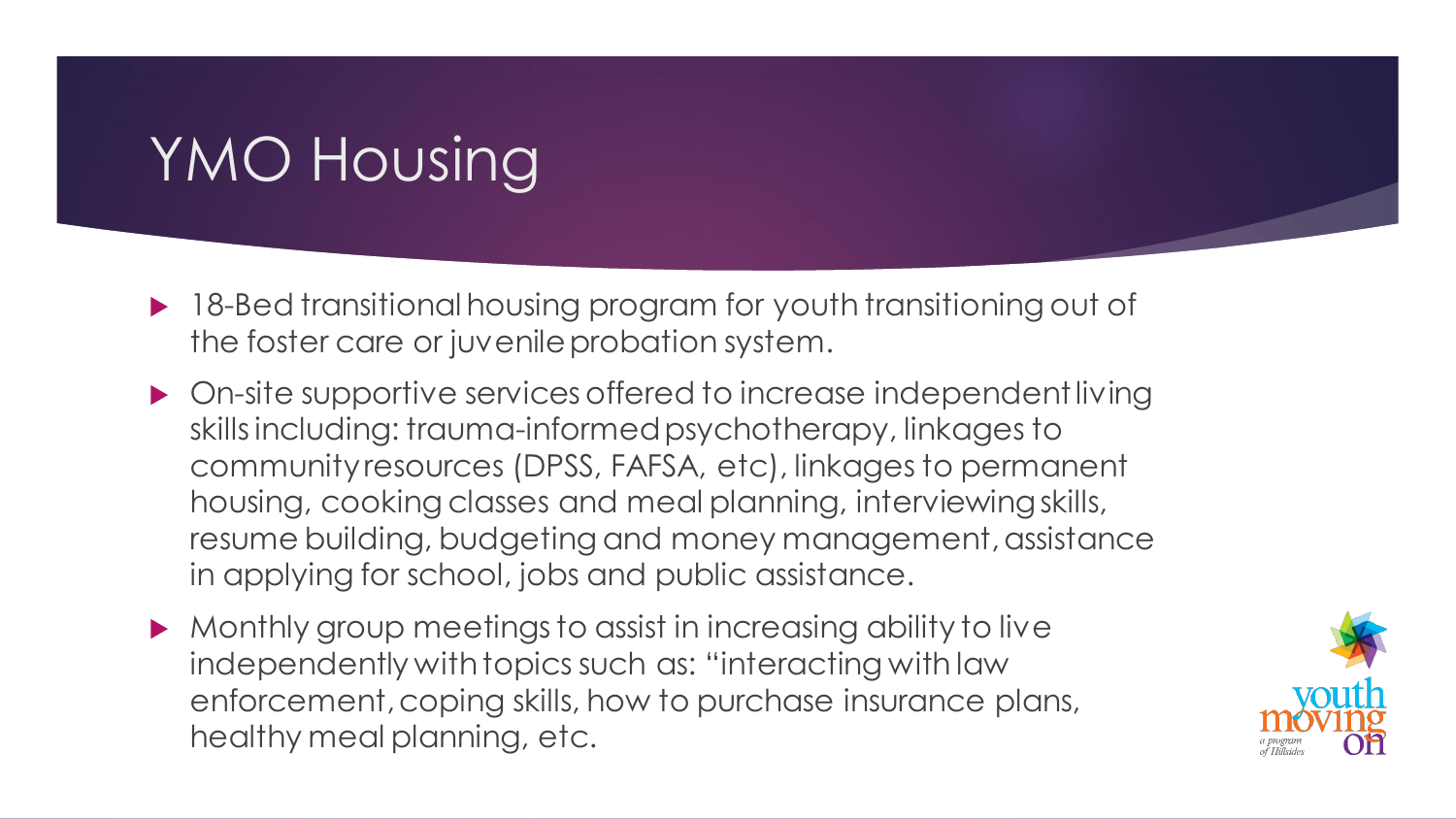# YMO Housing

- ILP Youth versus Transitional Youth Graduated Rent System
- IF Youth: aged 18-21; were in a foster or juvenile probation placement on their 16<sup>th</sup> birthday; receive 75% of their rent back at the end of their two years in transitional housing.
- Transitional Housing Youth: aged 21-25; pay graduated rent starting at \$100 a month for the first year of the program, then \$200 for six months and lastly \$300 for their final six months. The youth also have the option of paying 30% of their income.
- **Last fiscal year YMO Transitional housing served 24 young** adults.